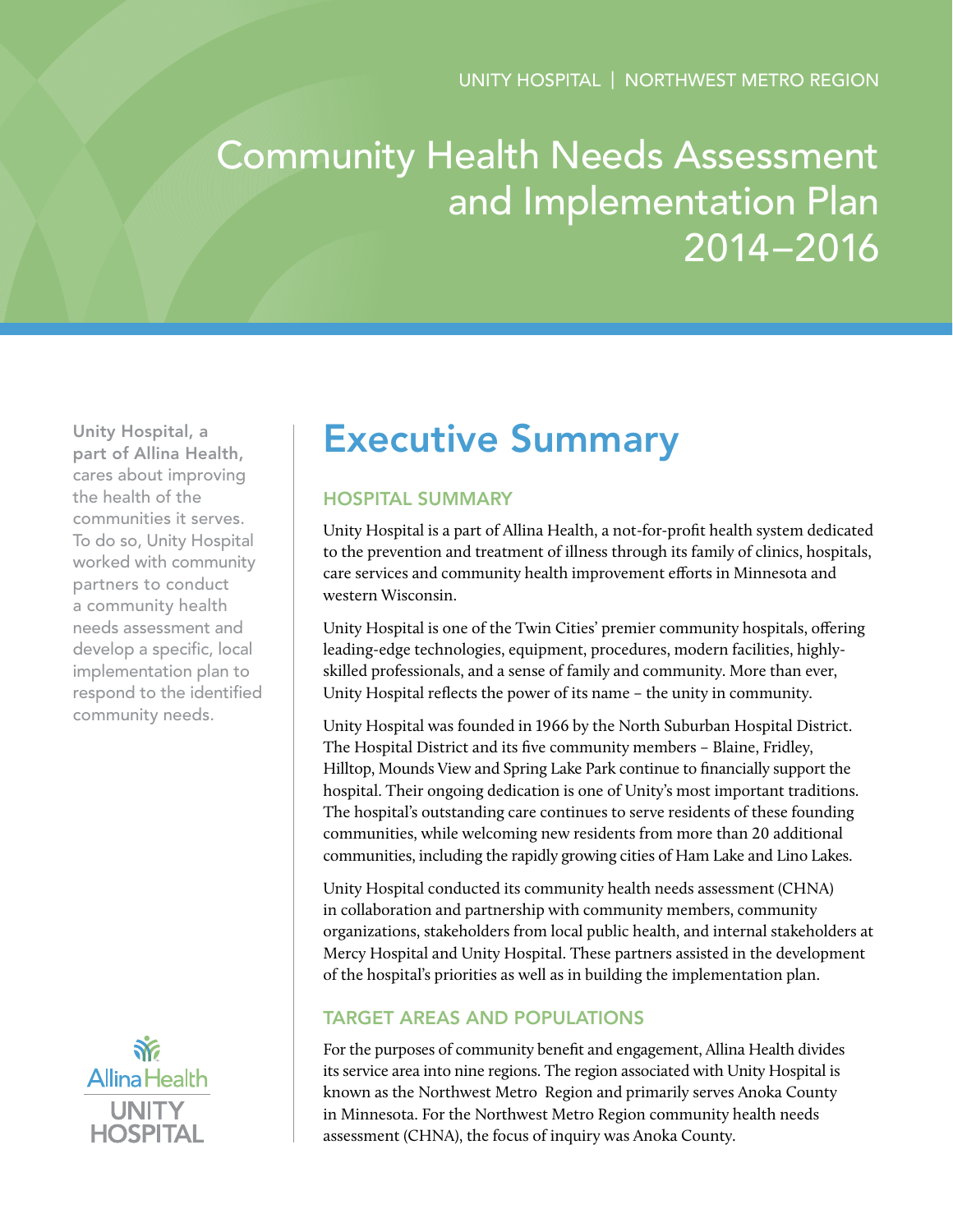#### Needs Assessment Process

The needs assessment plan was based on a set of best practices for community health assessments developed by the Catholic Health Association with the purpose of identifying two to three regional priority areas to focus on for FY 2014–2016. The process was designed to rely on existing public data, directly engage community stakeholders and collaborate with local public health and other health providers. The Northwest Metro Region Community Engagement Lead guided the effort for Unity Hospital.

The Unity Hospital assessment was conducted in three stages: data review and setting priorities, community health dialogues and community assets inventory, and action planning. The process began in April 2012 with the development of the CHNA plan and was completed in August 2013 with the final presentation of the assessment and action plan to the Unity Hospital Community Benefit Advisory Council and the Unity Hospital Board of Directors. The following is a description of the assessment steps and timeline created by the CHNA Team.

## DATA REVIEW AND PRIORITIZATION

The data review and priority-setting phase began with the compilation of existing health-related data. Stakeholders reviewed three datasets, including Stratis Health Minnesota County Profiles, Minnesota County-Level Indicators for Community Health Assessment, and County Health Rankings. They then developed an initial list of priorities. Assessment stakeholders used the Hanlon Method, a systematic prioritization process, to rank the health-related issues based on three criteria: size of the problem, seriousness of the problem, and estimated effectiveness of the solution. Stakeholders were then asked to consider the numerical rankings given to each issue along with a set of discussion questions to choose the final priority issues.

The prioritization process identified the following two priority issues for the community:

- 1. Chronic disease prevention and management
- 2. Childhood obesity

## Community Dialogues

In spring 2013, Unity Hospital held meetings designed to solicit feedback from the community on how the hospital could most effectively address the selected priority issues. These community dialogues were an opportunity for Unity Hospital to hear from a broader group of community members, identify ideas and strategies to respond to the priority issues and inform the action-planning phase of the needs assessment. A dialogue report summarizes the findings and will guide the development of the implementation plan.

## Community Assets Inventory

Between the community health dialogues and the action-planning phase, the community engagement lead for Unity Hospital developed an inventory of existing programs and services within the region related to the priority areas identified in the needs assessment. The inventory included the location of the program (hospital, clinic or community) as well as the target population and community partners. The purpose of the inventory was to identify:

- Gaps in services and opportunities for new work
- Where and with whom there is a lot of work already being done
- Opportunities for partnership and/or collaboration.

## Action Planning

The final phase of the CHNA process was to develop the implementation plan for Unity Hospital. The implementation plan is a set of actions that the hospital will take to respond to the needs identified through the community health needs assessment process. Unity Hospital used its Community Benefit Advisory Council to engage with internal and external stakeholders including representatives from Anoka County Public Health, local school districts, the YMCA, community faith organizations, Anoka County Head Start, the Lee Carlson Mental Health Center, the hospital auxiliary, and representatives from our Community Wellness and our Faith Community Nurse programs who met for three meetings to develop the implementation plan for FY 2014–2016.

The process included four steps:

- 1. Identifying key goals, objectives and indicators related to the priority issues
- 2. Reviewing Community Health Dialogues report and Community Assets Inventory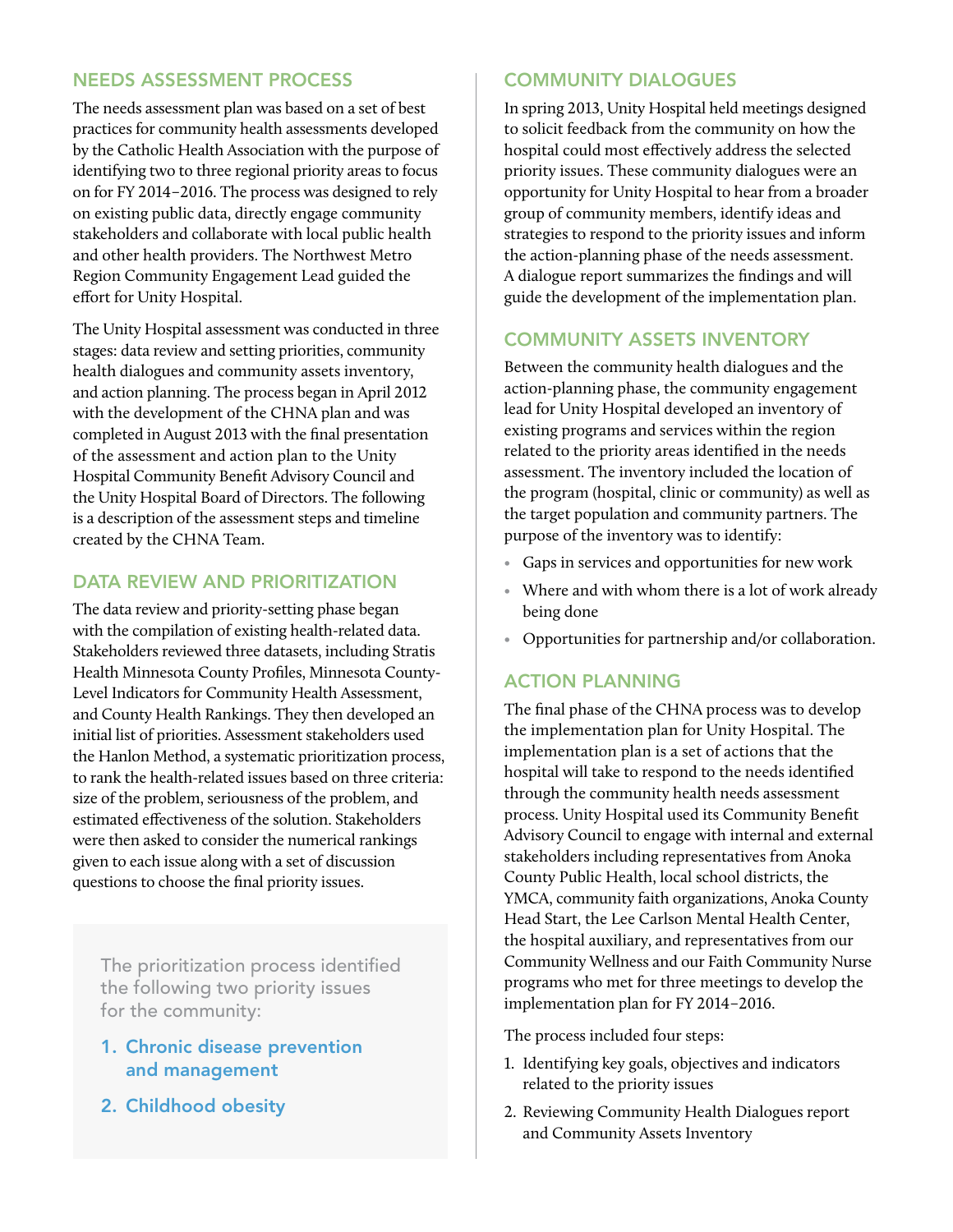- 3. Selecting evidence-based strategies and programs to address the issues
- 4. Assigning roles and partners for implementing each strategy.

## Implementation Plan

The implementation plan is a three-year plan depicting the overall work that Unity Hospital plans to do to address its priority issues in the community. Annual work plans will be developed to provide detailed actions, accountabilities, evaluation measures and timelines.

#### Chronic disease prevention and management

Goal: Promote effective strategies for prevention, detection, treatment and management of chronic disease

#### **INDICATORS**

- Increase the number of adults who are screened for chronic diseases
- Increase the proportion of adults who meet current physical activity guidelines for aerobic physical activity and muscle-strengthening activity.
- Increase the number of adults who are able to monitor and manage their chronic conditions.

Unity Hospital will work to improve the health of both the underserved and the older adult population who are affected or potentially affected by chronic disease. Increasing the number of people that are screened and identified as 'at risk' will increase the number who are educated and referred for appropriate health care or services. Partnering with other community organizations will expand the outreach into our community. Planned strategies include:

- Conduct targeted community and population focused screenings. Screenings may be general or disease specific.
- Explore methods to reach older adults, who are isolated, not normally seen by health care providers, and/or are not reached by present outreach efforts.
- Provide health education and information related to disease prevention, self-management, and access to care.
- Inventory, identify, and develop resources that promote healthy lifestyles and address high risk individuals.

• Promote or create public awareness and promote resources, wellness activities, or healthy lifestyles.

## Childhood obesity

#### Goal: Reduce risk factors for childhood obesity

#### **INDICATOR**

• Reduce the prevalence and incidence (new and existing) of overweight and obese children.

Unity Hospital's strategy to address childhood obesity will focus on the reduction and prevention of childhood obesity and reduction of risk factors known to be contributors to youth obesity. A guiding principle will be the importance of involving parents and entire families in these efforts. Programs will focus on:

#### **Education**

- Increasing awareness and education through specific programs and activities such as:
	- Healthy Eating
	- Healthy meal preparation
	- Concept of balanced meals
	- Gardening
- Physical activity
- Community and school health fairs
- Community and school educational programs
- Holistic health focus physical, mental, social and spiritual
- Stress Reduction and balanced lifestyles

#### **Outreach & Capacity Building**

- Improve access by increasing the number of local offerings,
- Coordinate efforts by utilizing existing partners and using a 'train the trainer' model that will expand the impact by reaching more people
- Recruit and develop an advisory team that reflects the targeted community
- Expand the depth of outreach to schools by offering screening, education and follow-up for "at risk" children
- Expand the role of the Faith Community Nurse Program & our Wellness Program to include youth obesity focus

#### **Awareness of Resources**

• Improve awareness through health care providers, the Faith Community Nurse Program, the Wellness Program and community partners